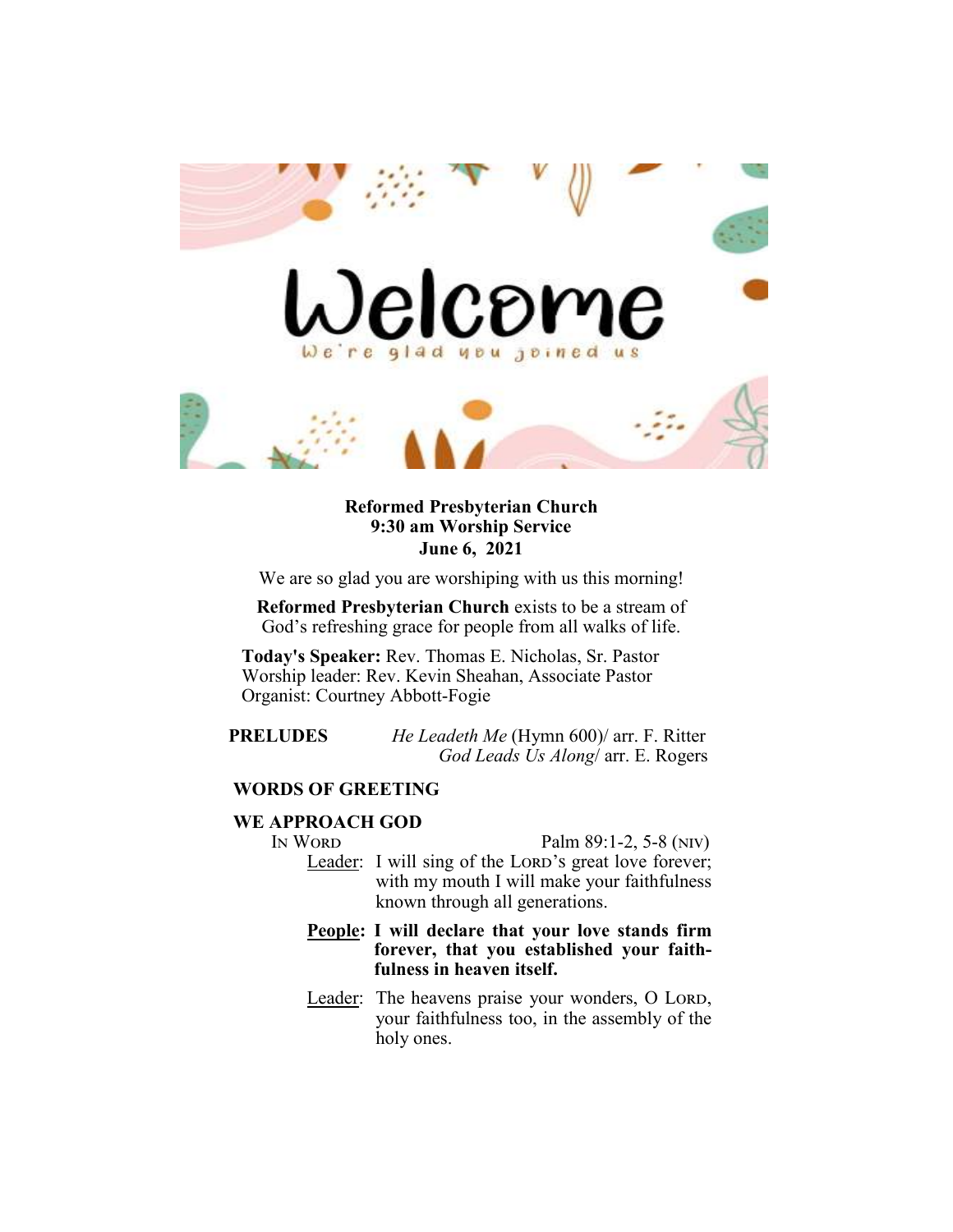#### **People: For who in the skies above can compare**  with the LORD? Who is like the LORD **among the heavenly beings?**

Leader: In the council of the holy ones God is greatly feared; he is more awesome than all who surround him.

#### People: O LORD God Almighty, who is like you? You are mighty, O LORD, and your **faithfulness surrounds you.**

IN PRAYER

#### **\*WE PRAISE OUR GOD**

HYMN OF PRAISE 156 *O Lord, How Shall I Meet You* 

**\*WE CONFESS OUR FAITH** The Apostles' Creed

- Leader: Christian, what do you believe?<br>**People:** I believe in God the Father Al **Figure: I believe in God the Father Almighty, Maker of heaven and earth.**
	- **I believe in Jesus Christ, his only Son, our Lord, who was conceived by the Holy Spirit, and born of the virgin Mary. He suffered under Pontius Pilate, was crucified, died, and was buried; he descended into hell. The third day he rose again from the dead.**

**He ascended into heaven and is seated at the right hand of God the Father Almighty. From there he will come to judge the living and the dead.**

**I believe in the Holy Spirit, the holy catholic church, the communion of saints, the forgiveness of sins, the resurrection of the body, and the life everlasting. Amen**

## **\*WE EXALT OUR LORD**

*Creation Sings the Father's Song Made Me Glad*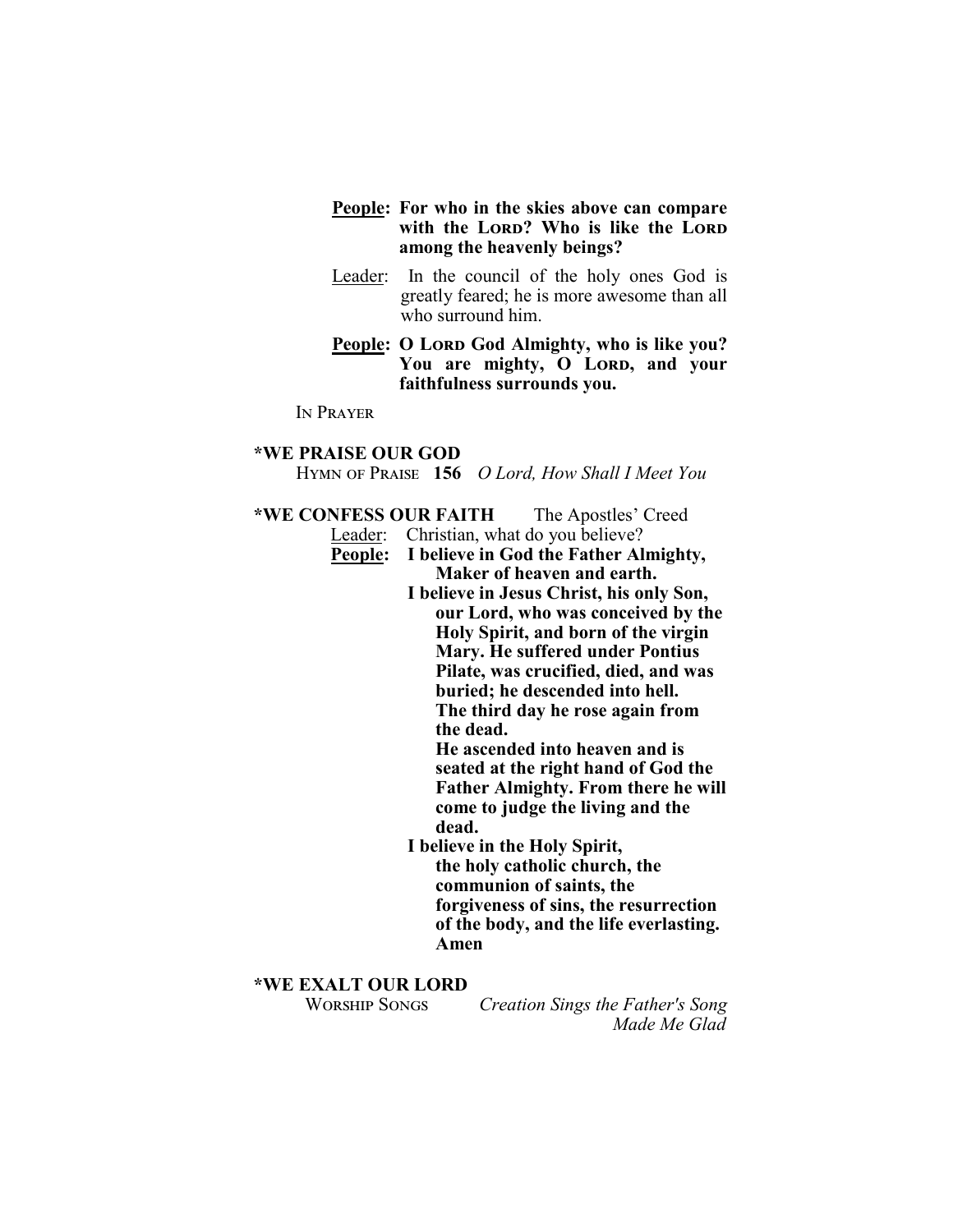Leader: Therefore let everyone who is godly pray to you while you may be found; surely when the mighty waters rise, they will not reach him. You are my hiding place; you will protect me from trouble and surround me with songs of<br>deliverance. Psalm 32:6-7 (N Psalm 32:6-7 (NIV)

*Soli Deo Gloria*

#### **WE GREET ONE ANOTHER**

WELCOME TO VISITORS

#### **WE HEAR GOD'S WORD**

SCRIPTURE READING Col. 3:18-19; Eph. 5:22-33

SERMON *A Husband's Responsibility* Colossians: The Sufficiency of Christ

Rev. Thomas E. Nicholas

#### **WE COME TO THE LORD'S TABLE**

PREPARATION THE INVITATION THE BREAD AND THE CUP *How Deep the Father's Love For Us*

#### **WE GO FORTH TO SERVE**

CLOSING HYMN/LOVE OFFERING 252 *When I Survey the Wondrous Cross*

 $*$ WORDS OF PEACE Numbers 6:24-26 (NIV) *The LORD bless you and keep you; the LORD make his face shine upon you and be gracious to you; the LORD turn his face toward you and give you peace.* 

ANNOUNCEMENTS POSTLUDE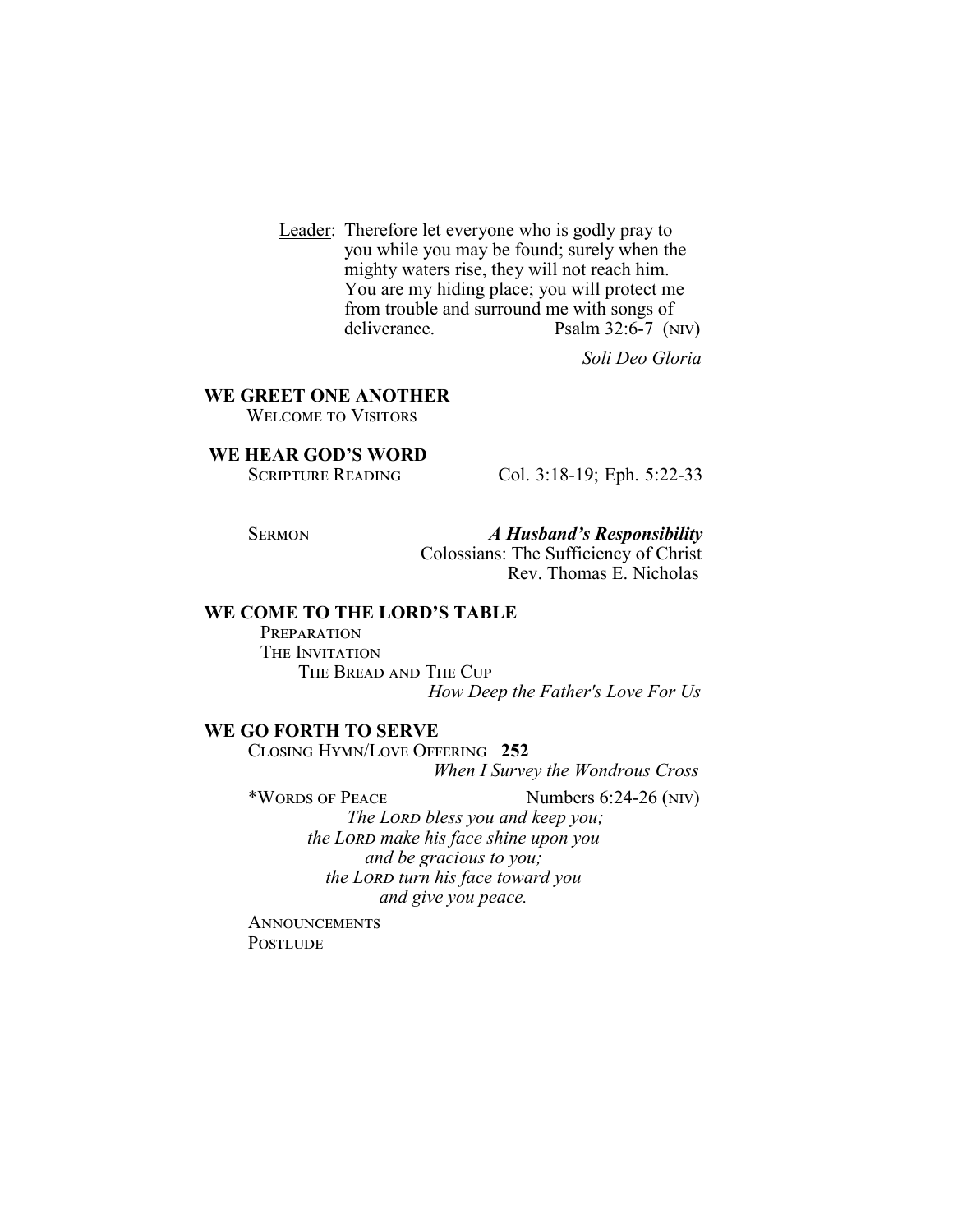# **SONG LYRIC**

#### **156** *O Lord, How Shall I Meet You*

O Lord, how shall I meet you, how welcome you aright? your people long to greet you, my hope, my heart's delight! O kindle, Lord Most Holy, your lamp within my breast, To do in spirit lowly all that may please you best.

Love caused your incarnation, love brought you down to me; your thirst for my salvation procured my liberty. O love beyond all telling, that led you to embrace In love all love excelling our lost and fallen race!

Rejoice, then, you sad-hearted, who sit in deepest gloom, who mourn o'er joys departed and tremble at your doom. Despair not, he is near you, yea, standing at the door, who best can help and cheer you and bids you weep no more.

Sin's debt, that fearful burden, let not your souls distress; your guilt the Lord will pardon and cover by his grace. He comes, for men procuring the peace of sin forgiv'n, for all God's sons securing their heritage in heav'n.

*O Lord, How Shall I Meet You*, Words by Paul Gerhardt, Music by Melchior Teschner ©Public Domain. CCLI License Number 79597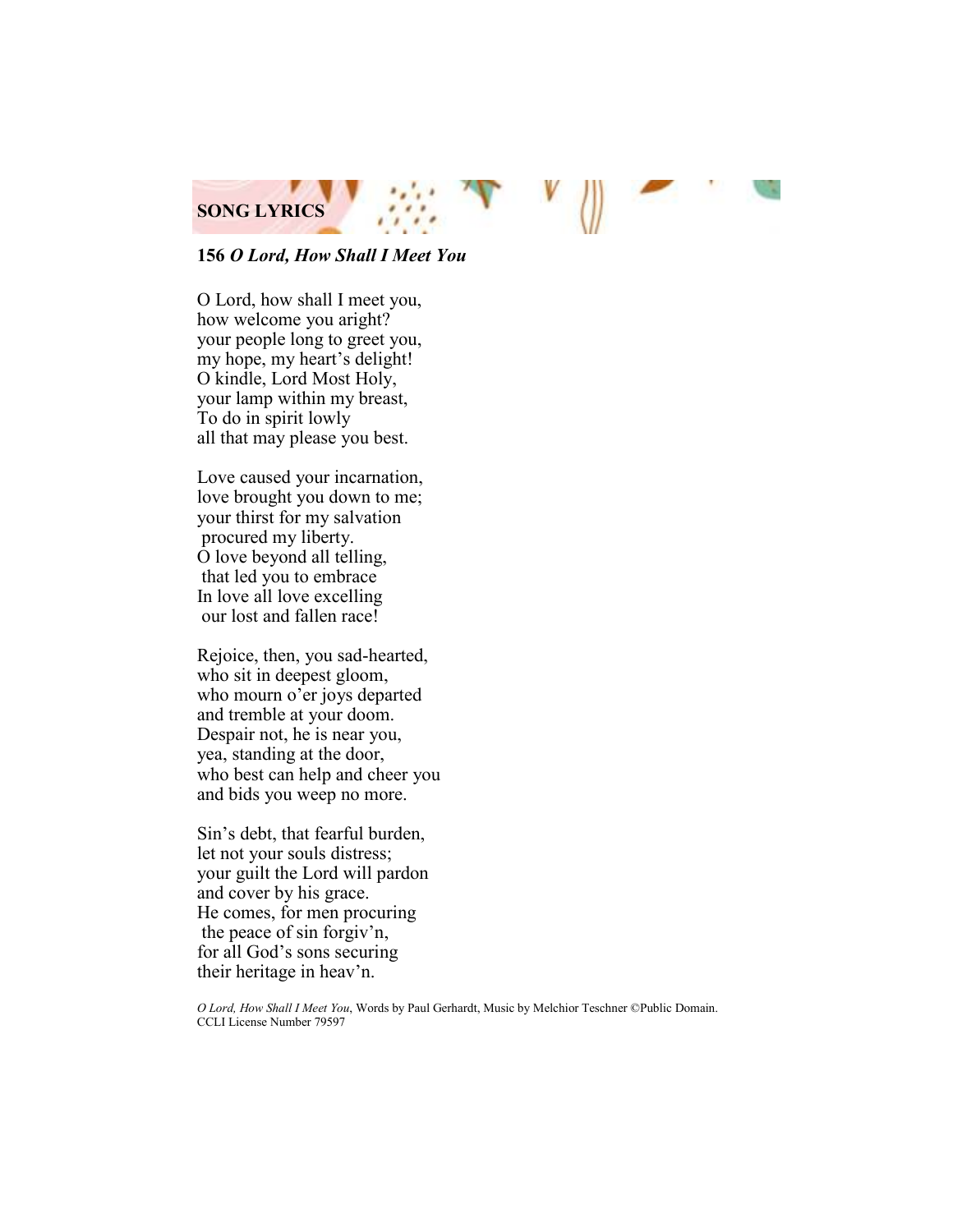#### **Creation Sings**

Creation sings the Father's song He calls the sun to wake the dawn And run the course of day Till evening comes in crimson rays His fingerprints in flakes of snow His breath upon this spinning globe He charts the eagle's flight Commands the newborn baby's cry

Hallelujah Let all creation stand and sing Hallelujah Fill the earth with songs of worship Tell the wonders of creation's King

Creation gazed upon His face The ageless One in time's embrace Unveiled the Father's plan Of reconciling God and man A second Adam walked the earth Whose blameless life would break the curse Whose death would set us free To live with Him eternally

Hallelujah Let all creation stand and sing Hallelujah Fill the earth with songs of worship Tell the wonders of creation's King

Creation longs for His return When Christ shall reign upon the earth The bitter wars that rage Are birth pains of a coming age When He renews the land and sky All heaven will sing and earth reply With one resplendent theme The glory of our God and King

Hallelujah Let all creation stand and sing Hallelujah Fill the earth with songs of worship Tell the wonders of creation's King

CCLI Song No. 5333798 Keith Getty, Kristyn Getty, Stuart Townend © 2008 Thankyou Music (Admin. by EMI Christian Music Publishing) CCLI License No. 79597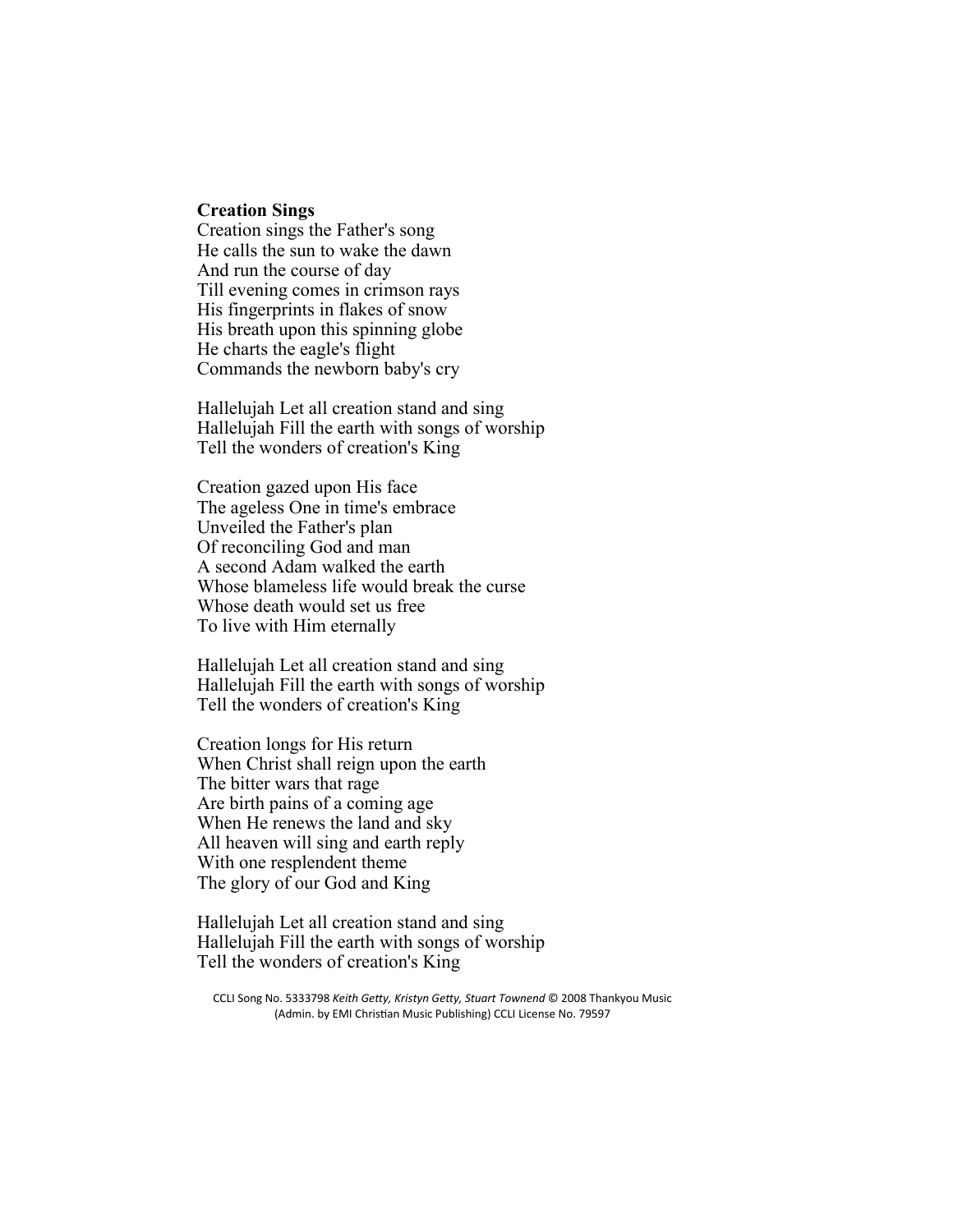#### *Made Me Glad*

I will bless the Lord forever. I will trust him at all times. He has delivered me from all fear. He has set my feet upon a rock,

And I will not be moved. And I'll say of the Lord: You are my shield, My strength, my portion, Deliverer, My shelter, strong tower, My very present help in time of need.

I will bless the Lord forever. I will trust him at all times. Whom have I in heaven but you? There's none I desire beside you, And you have made me glad. And I'll say of the Lord: You are my shield, My strength, my portion, Deliverer, My shelter, strong tower, My very present help. You are my shield, My strength, my portion, Deliverer, My shelter, strong tower, My very present help in time of need.

Words & Music by Miriam Webster ©2001 Miriam Webster/Hillsong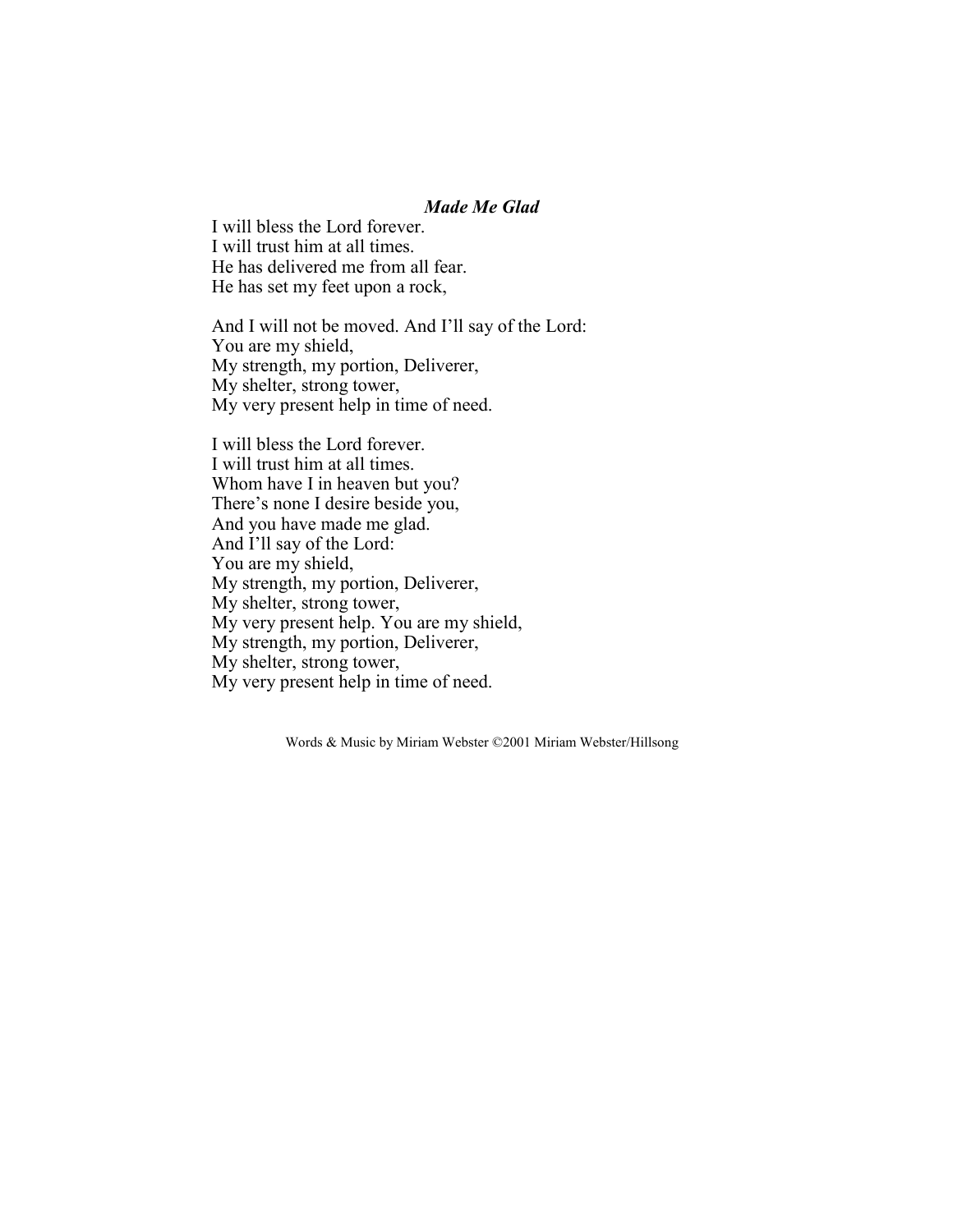#### **Soli Deo Gloria**

Let the mountain maker come and take His place Let the ocean in our hearts be still and wait For the coming of our King, For the wonders that He brings Let His majesty shine, And be lifted on high

When You move, there's nothing left to do but stand in awe and wonder You're like no other When You speak, all power is released We stand in awe and wonder, There is no other You're the champion and confidence of earth In Your presence, we're reminded of our worth

We've been chosen by our King Feel the wonders that He brings Let His majesty shine, And be lifted on high When You move, there's nothing left to do but stand in awe and wonder, You're like no other When You speak, all power is released We stand in awe and wonder, There is no other

Glory to our God alone Soli Deo gloria You'll reign forever on Your throne Soli Deo gloria

Glory to our God alone Soli Deo gloria You'll reign forever on Your throne Soli Deo gloria

When You move, there's nothing left to do but stand in awe and wonder, You're like no other When You speak, all power is released We stand in awe and wonder, There is no other

Soli Deo Gloria, Words and Music by Melody Noel | Michael Ketterer | Rick Seibold © 2017 Influence Music Official (Admin. by Capitol CMG Publishing), CCLI License# 79597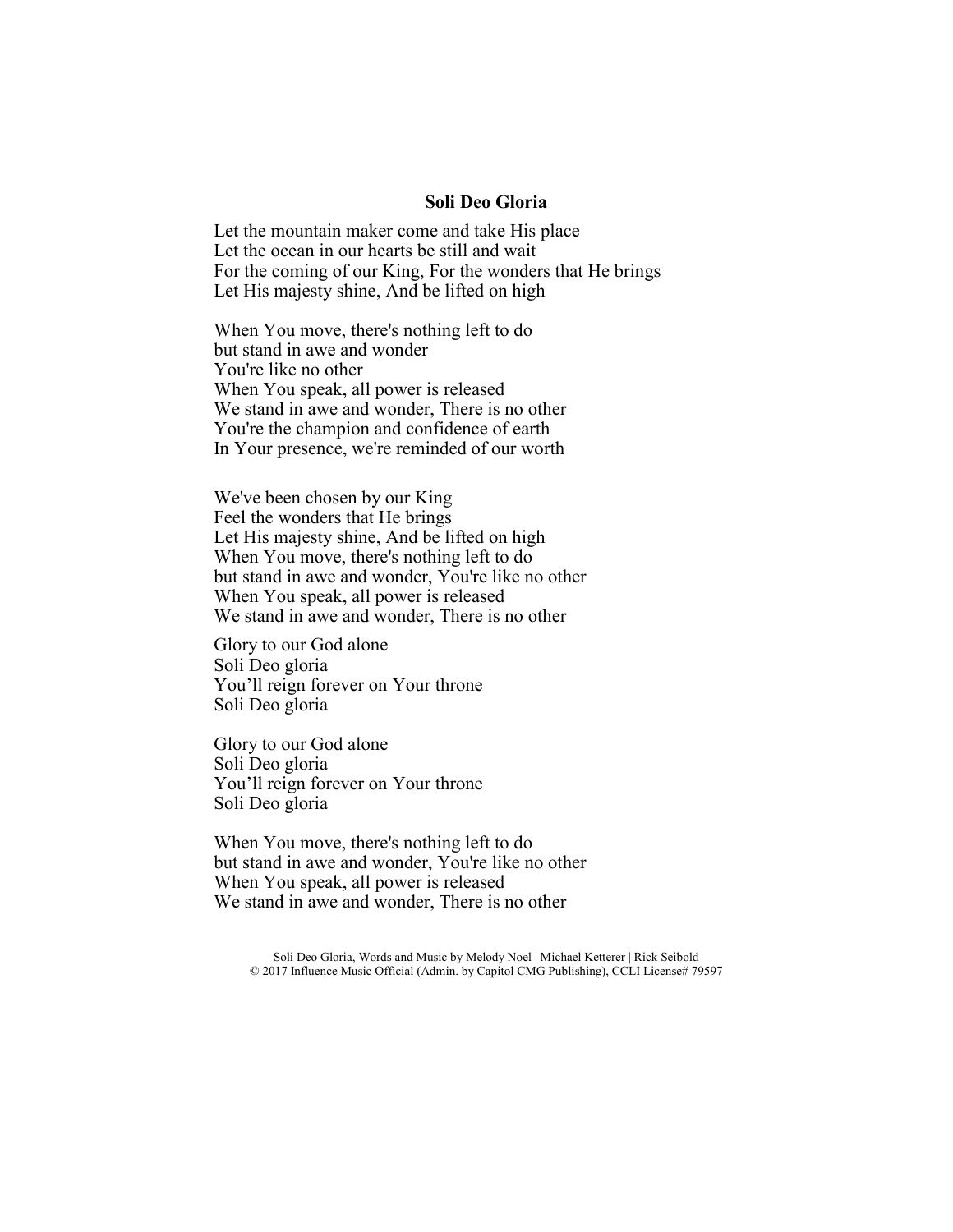### **How Deep the Father's Love for Us**

How deep the father's love for us, How vast beyond all measure, That he should give his only Son, And make a wretch his treasure.

How great the pain of searing loss, The father turns his face away, As wounds which mar the Chosen one, Bring many sons to glory.

Behold the man upon the cross, My sin upon his shoulders, Ashamed I hear my mocking voice Call out among the scoffers.

It was my sin that held him there Until it was accomplished. His dying breath has brought me life I know that it is finished.

I will not boast of anything No gifts, no pow'r, no wisdom. But I will boast in Jesus Christ, His death and resurrection.

Why should I gain from his reward? I cannot give an answer. But this I know with all my heart, His wounds have paid my ransom.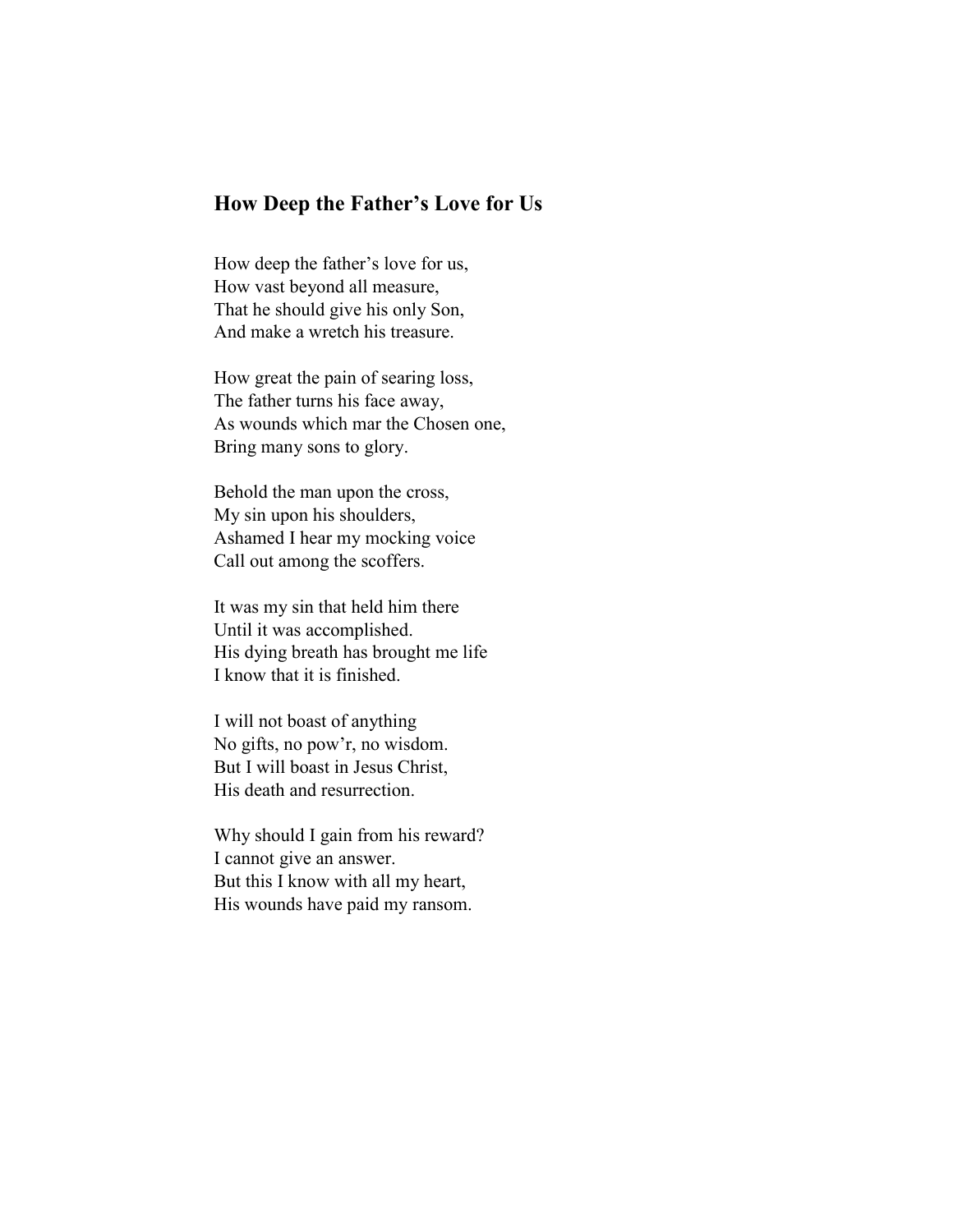#### **252** *When I Survey the Wondrous Cross*

When I survey the wondrous cross On which the Prince of glory died, My richest gain I count but loss, And pour contempt on all my pride.

Forbid it, Lord, that I should boast, Save in the death of Christ my God! All the vain things that charm me most, I sacrifice them to His blood.

See from His head, His hands, His feet, Sorrow and love flow mingled down: Did e'er such love and sorrow meet, Or thorns compose so rich a crown?

Were the whole realm of nature mine, That were a present far too small; Love so amazing, so divine, Demands my soul, my life, my all.

*When I Survey the Wondrous Cross*, Words by Isaac Watts, Music Gregorian chant arr. by Lowell Mason © Public Domain. CCLI License #70597